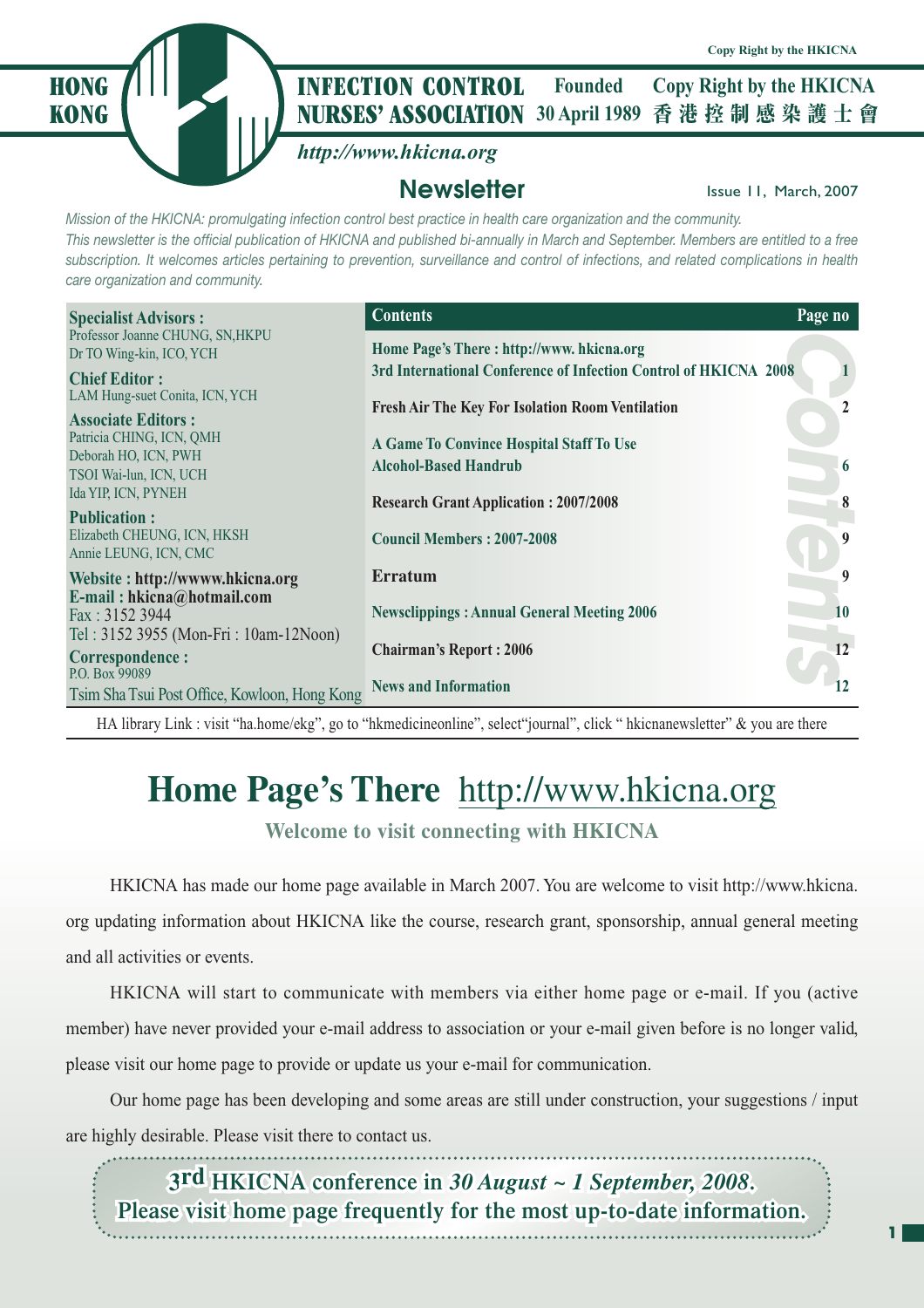# **Fresh Air The Key For Isolation Room Ventilation**

**Yuguo LI**

**Associate Professor, Department of Mechanical Engineering The University of Hong Kong**

#### **Use of mechanical ventilation is a must?**

Immediately after the SARS epidemics, the Hong Kong Government spent HK\$410 million to construct by retrofit more than 500 negative pressure isolation rooms with about 1300 beds in nine existing major acute public hospitals (data not officially confirmed). Each room costs HK\$800,000 and each bed costs more than HK\$300,000 in average by retrofitting. The isolation rooms are expensive to build? Yes, these isolation rooms also consume more energy to run than general hospital wards do.

In the existing CDC design guidelines, the use of mechanical ventilation is a must. There are at least two major considerations. Mechanical ventilation is capable of delivering a constant supply of outdoor air at a predetermined ventilation rate, while maintaining a predetermined negative pressure to avoid leakage of room air into public areas such as the corridor.

The use of relatively high air change rates, the need for installation of HEPA filters and an anteroom in some situations, the strict requirement of negative pressure, and high air-tightness of the room envelope etc, all add up to the high construction and operation cost of negative pressure isolation rooms.

The high construction and operation cost of negative pressure isolation rooms means that ONLY a relatively small number of such rooms can be made available in a country or a city, and/or making such a room available in resource-limited countries can be very difficult. Is there an alternative to mechanical ventilation?

#### **Natural ventilation is an option?**

Natural ventilation utilizes the natural forces of wind and stack pressure to drive air into and through a building.

Natural ventilation was widely used in hospitals prior to the invention of mechanical fans. Before the advent of central air conditioning, hospital wards, including treatment areas for tuberculosis patients, were all naturally ventilated (Waxham, 1902). There have been extensive studies of using natural ventilation in residential and commercial buildings in the last 20 years. A recent evaluation of natural ventilation strategies in Peru showed that natural ventilation was effective in reducing nosocomial transmission of tuberculosis (Escombe et al., 2005).

Because of the variability and uncertainty of the driving forces, natural ventilation had been perceived as not being as reliable as mechanical ventilation. Thus, following the development of mechanical fans, mechanical ventilation quickly replaced natural ventilation in many buildings. More recently, however, natural ventilation has again become popular in residential and commercial buildings. This is partly resulted as a consequence of the need to introduce energy efficiency and sustainability measures but also because new developments in control systems have substantially improved the ability of natural ventilation to satisfy occupant thermal comfort and indoor air quality demands.

New design methods and, in some areas, new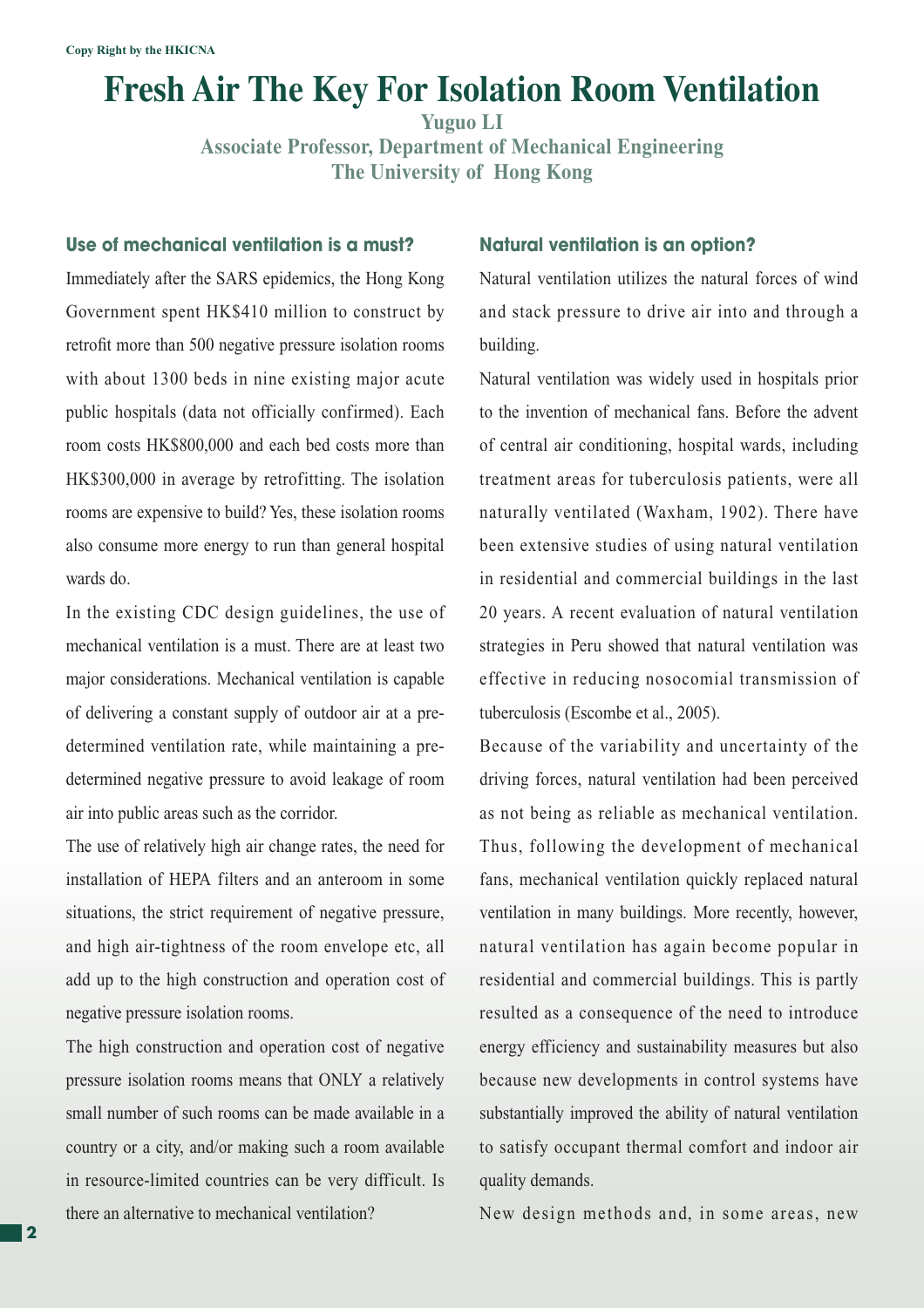understanding of natural ventilation, have been continuously developed over the last two decades. Fortunately, the revitalization of natural ventilation has not meant a return to unreliable conditions. With the aide of new computer design tools and the integration of modern manufacturing and control technologies, natural ventilation can be as reliable as mechanical ventilation when properly designed and operated (Li and Heiselberg, 2003).

Hybrid ventilation systems have also been developed to combine the use of both mechanical and natural ventilation and provide the opportunity to choose the most appropriate ventilation mode based on the circumstances (Delsante and Vik, 2000, Heiselberg, 2002). The hybrid ventilation is aimed at securing as much benefit as possible from natural ventilation while taking advantage of the added security of mechanical ventilation.

#### **Re-think about mechanical ventilation**

Mechanical ventilation also has its performance uncertainty and limitation in the maximum air change rate it can provide.

On the issue of uncertainty of the system performance, mechanical ventilation also has its own inherent problems. Previous field studies reported that up to 50% of the tested isolation rooms failed to provide a negative pressure (Fraser et al., 1993, Dahl et al., 1996, Gershey et al., 1998, Pavelchak et al., 2000, Rice et al., 2001). The main factors that disrupted negative pressurization included poor reliability of pressurization control and monitor devices, strong diffuser flow directed at the door, interaction with other exhaust ventilation systems and poor air-tightness of the suspended false ceiling. Dr WH Seto of Queen Mary Hospital once discussed about

what would happen when there was a power failure for the mechanical ventilation system in isolation rooms. Power failure is also a risk factor.

It is known that the ventilation flow rate in mechanical ventilation of isolation rooms is limited to 12 air change per hour (CDC, 2003). We know that there has been no scientific evidence for recommending a minimum ventilation flow rate for infection control. It is also known that a higher ventilation rate is able to provide a higher dilution capability. However, use of higher ventilation rates also means a higher energy cost for a mechanical ventilation system.

Natural ventilation by opening windows and proper use of prevailing winds has the potential of providing very high air change rates say 30-50 ACH if designed and operated properly. In theory, if a room is diluted sufficiently by a very high ventilation rate, say 30-50 ACH, the risk of cross-infection due to leaked air from a room is greatly reduced. From this perspective, the amount of "fresh air" supply is a far more important parameter than negative pressure in isolation room ventilation.

Our discussion suggests a strong possibility of reintroducing natural ventilation in hospitals, in particular for infection control.

#### **Hybrid Ventilation – taking the best of both**

Heiselberg (2002) defines hybrid ventilation as "a twomode system, which is controlled to minimize energy consumption while maintaining acceptable indoor air quality and thermal comfort. The two modes refer to natural and mechanical driving forces". By ensuring proper design and control, a hybrid system can provide improved occupant satisfaction, reduced energy use, lower lifecycle costs and, sometimes, even lower initial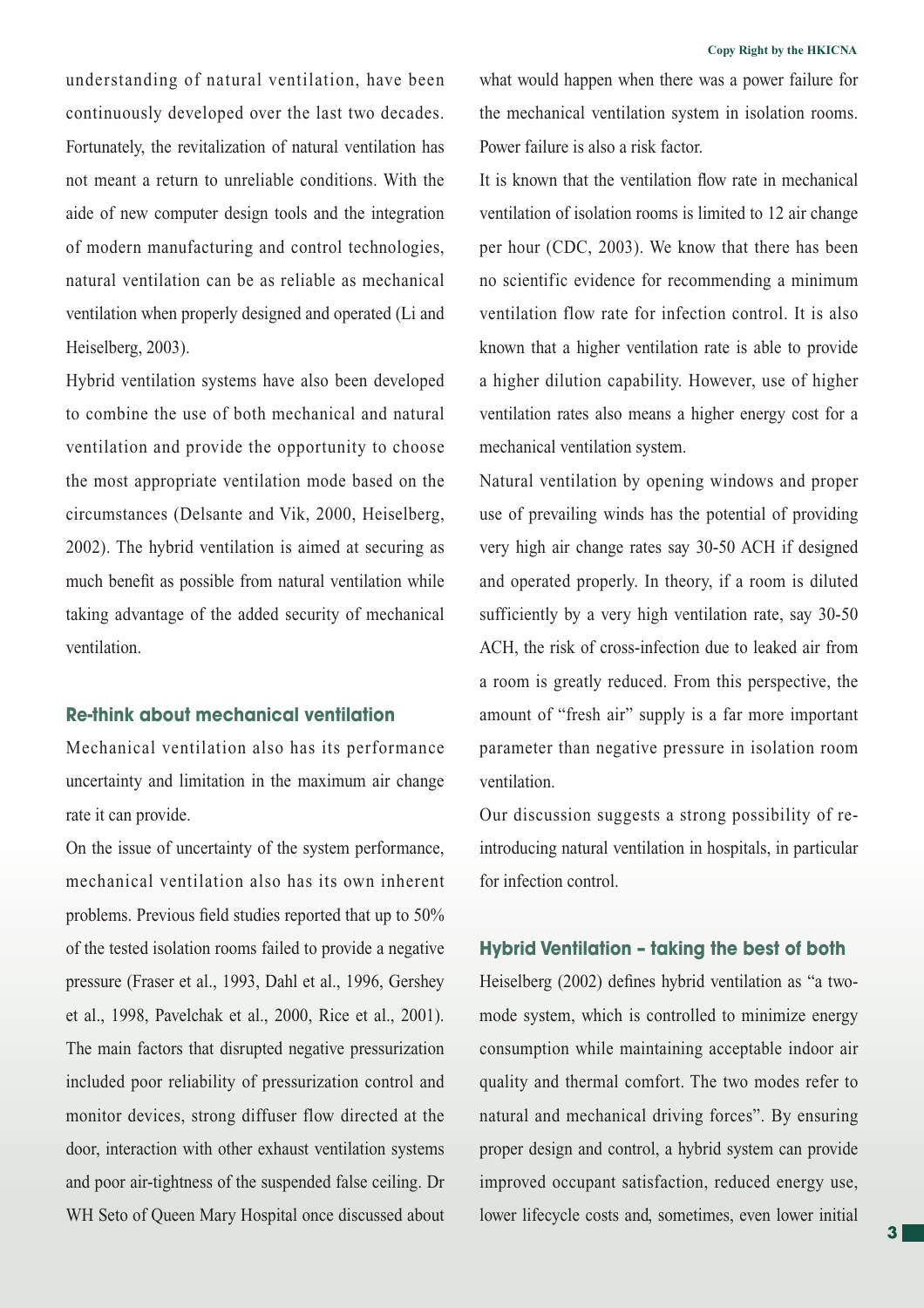#### **Copy Right by the HKICNA**

costs. There are three typical types of mixed-mode systems that illustrate the concepts of hybrid ventilation, i.e:

- Alternate use of natural and mechanical ventilation: – this is a "now you and then me" approach. Two fully autonomous systems are installed in the same building combined with a switching control. Natural ventilation is applied whenever this is sufficient to satisfy needs. When natural ventilation becomes inadequate, the system switches over to an entirely mechanical approach. The selection between natural and mechanical ventilation is achieved at the control level.
- Fan-assisted natural ventilation: this is a "you help me or I help you" system. In this approach natural and mechanical systems commonly share the same ductwork. In periods in which natural driving forces are insufficient, mechanical fans assist the natural ventilation process. In this example, the natural and mechanical driving forces work together such that the hybrid concept is achieved at the ductwork level.
- Concurrent use of natural and mechanical ventilation: - this is a "you and me together" principle. Mechanical and natural ventilation systems work together at the 'room' level. In one practical example of an office building, an under-floor plenum based supply may be used to facilitate the individual control of the supply air (e.g. to office work-stations) while natural ventilation supplies background ventilation to the entire room.

For hospital applications, the "alternate use of natural and mechanical ventilation" may be work well for control of airborne diseases, while the first two types may work well in general patient wards and waiting areas. The use of the third type in a hospital should be

very careful as the control of room air flow becomes very difficult and there have not been many successful designs on conventional buildings so far.

# **Natural ventilation is not just opening windows**

I understand that use of natural ventilation in hospitals is a debatable issue to some. For example, the US guidelines (ASHRAE, 2003) effectively rule out the use of natural ventilation in hospitals, while the UK guidelines (HMSO, 1994) encourage its use. Examples of using natural ventilation and/or hybrid ventilation in hospitals can be found in www.eu-hospitals.net.

There is surprisingly a lack of knowledge and data on use of natural ventilation in hospitals. In view of the very important implications of use of natural ventilation for infection control, more investigations should be encouraged. In particular, studies are needed to quantify the relative overall effectiveness of natural and mechanical ventilation in reducing risk of crossinfection in both the isolation cubicle and the public areas such as corridors for heath care workers and inpatients.

Based on the basic principle of natural ventilation and what we know from residential and office buildings, I have a few suggestions.

- 1. For existing hospitals designed for natural ventilation, architect and engineering consultants may be able to advise you how to maximize the use of natural ventilation by improving window opening controls. There is a retrofit possibility of using mixed-mode ventilation to improve both thermal comfort and ventilation performance.
- 2. For existing hospitals not designed for natural ventilation, but for air-conditioning, care should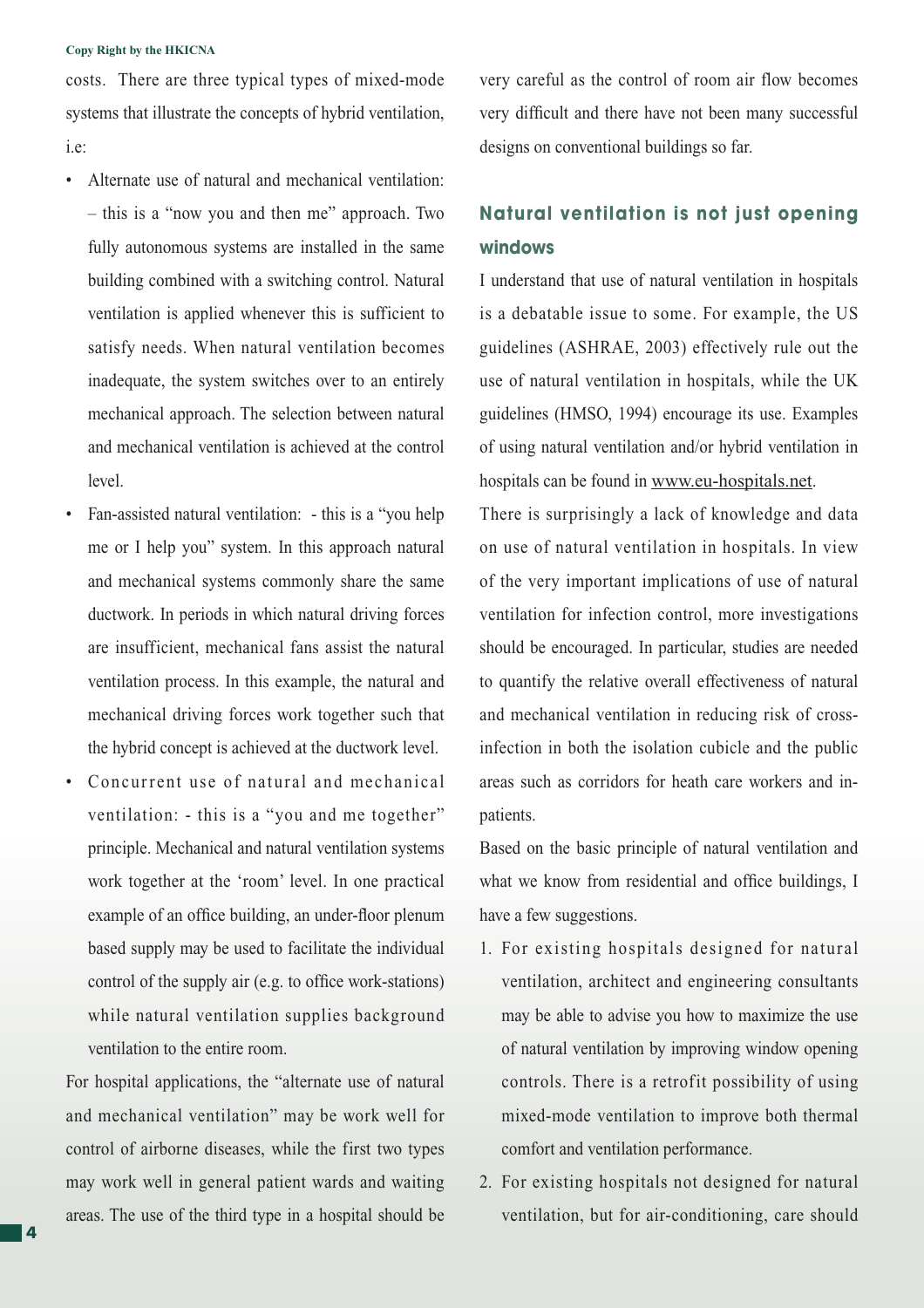be taken when opening windows. Window opening may change the overall flow pattern and interrupt of the normal air conditioning system operation. Professional advices from architects and engineers are needed.

- 3. For existing hospitals where some existing wards need to be converted into isolation rooms, there may be a possibility of using natural ventilation by opening windows. Assistance from architects and engineers is needed if they were designed originally with an air-conditioning system.
- 4. For building new hospitals, your site may be ideal for use of natural ventilation. You can request your architects and engineers to consider natural ventilation, or mixed-mode ventilation.

#### **Key references**

ASHRAE. SP91-HVAC Design Manual for Hospitals and Clinics, 2003.

CDC (Centers for Disease Control and Prevention). Guidelines for environmental infection control in healthcare facilities, U.S. Department of Health and Human Services Centers for Disease Control and Prevention (CDC), Atlanta,GA 30333, 2003.

Dahl KM, L'Ecuyer PB, Jones M, Fraser VJ. Followup evaluation of respiratory isolation rooms in 10 Midwestern hospitals. Infect Control Hosp Epidemiol. 1996 Dec;17(12):816-8.

Delsante A and Vik T A (Eds.). Hybrid Ventilation – State-of-The-Art Review, International Energy Agency, Annex 35, 2000.

Escombe A, Oeser C, Martinez C. Natural ventilation to reduce nosocomial transmission of tuberculosis and other airborne infections. Int J Tuberc Lung Dis 2005;9(Suppl 1):S56-57.

Fraser VJ, Johnson K, Primack J, Jones M, Medoff G, Dunagan WC. Evaluation of rooms with negative pressure ventilation used for respiratory isolation in seven Midwestern hospitals. Infect Control Hosp Epidemiol. 1993 Nov;14(11):623-8.

Gershey EL, Reiman J, Wood W, Party E. Evaluation of a room for tuberculosis patient isolation using theatrical fog. Infect Control Hosp Epidemiol. 1998 Oct;19(10):760-6.

Heiselberg P K (ed.) Principles of Hybrid Ventilation. International Energy Agency Annex 35 Final Report, Department of Building Technology and Structural Engineering, Aalborg University, Denmark, 2002.

HMSO. Health Technical Memorandum 2025. Ventilation in Healthcare Premises, HMSO, UK, 1994.

Li Y and Heiselberg P. Analysis methods for natural and hybrid ventilation – a critical literature review and recent developments. International Journal of Ventilation. 2003;1: 3-20.

Pavelchak N, DePersis RP, London M, Stricof R, Oxtoby M, DiFerdinando G Jr, Marshall E. Identification of factors that disrupt negative air pressurization of respiratory isolation rooms. Infect Control Hosp Epidemiol. 2000 Mar;21(3):191-5.

Rice N, Streifel A and Vesley D. An evaluation of hospital special-ventilation-room pressures. Infect Control Hosp Epidemiol. 2001 Jan;22(1):19-23.

Waxham F. Outdoor treatment of tuberculosis. JAMA. 1902;39:1392-3.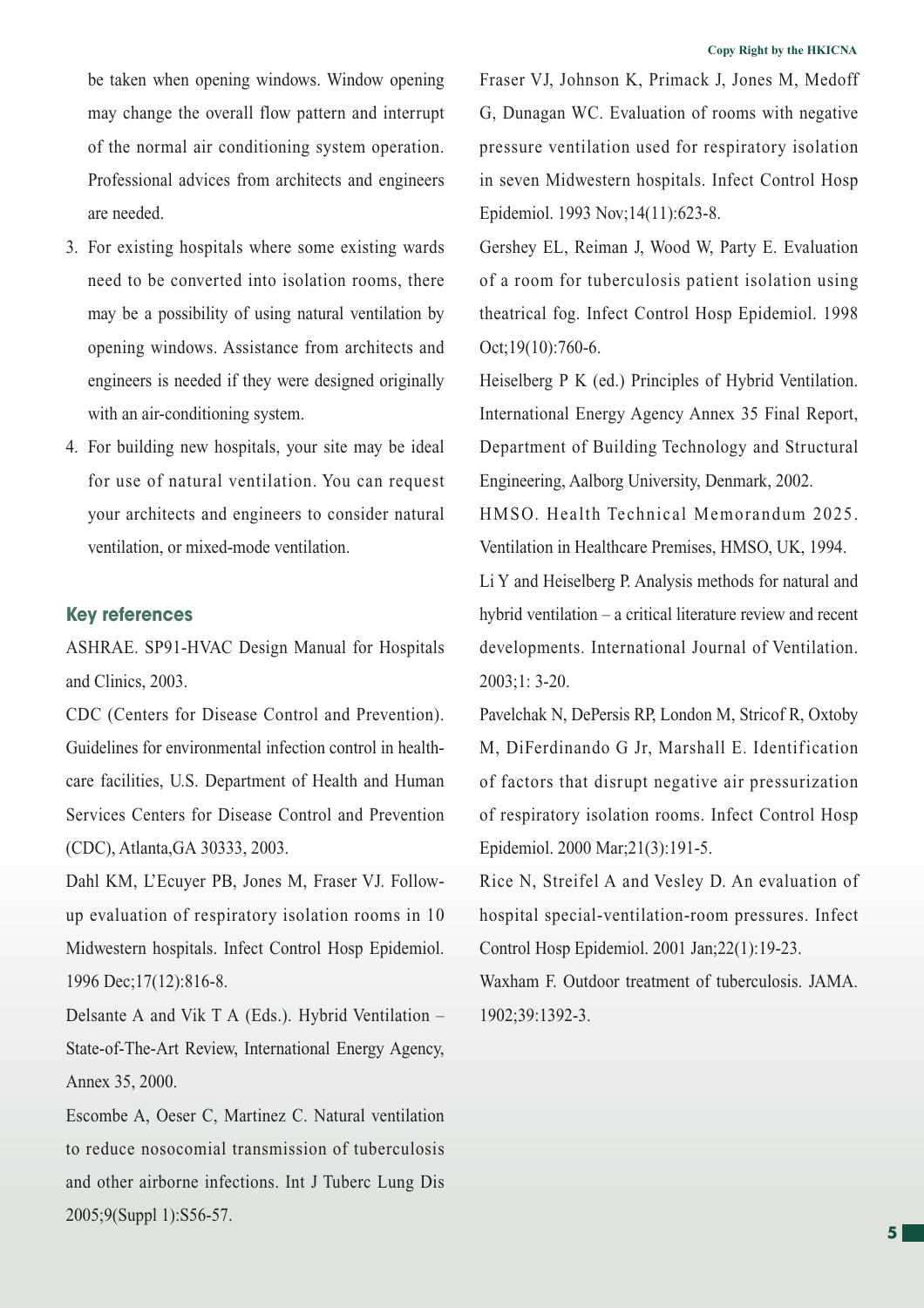# **A Game To Convince Hospital Staff To Use Alcohol-Based Handrub**

**CHAN Wai-fong, RN, MPH Infection Control Team, Tung Wah Eastern Hospital**

### **Introduction**

A booth was set up for promoting hand hygiene among hospital staff. A total of 285 staff (subjects) attended. Skin moisture level of either back of the hand of each subject was checked. Then, he/she was requested to perform hand hygiene using proper technique with their choice of one of the hospital supplied alcohol-based handrubs. After the hands were rubbed to dry, the skin moisture level on the same site would be checked again. Proper hand hygiene technique was reinforced when necessary. Data were collected for analysis.

#### **Instrument**

A handheld Scalar Moisture Checker for Skin was used. The skin moisture level was measured and classified into three categories based on the reference of the tool:

- 1) Dry skin: 0% to 36.0%
- 2) Normal skin: 36.1% to 44.0%
- 3) Wet skin: 44.1% or over

### **Data analysis**

All the data were input into SPSS (version 8.0) for analysis. Descriptive analysis was used to summarize the demographics and categories of skin condition. Paired-samples t-test was used to compare the means of skin moisture level.

#### **Result**

Among 285 subjects, only 280 of them had complete data recorded for analysis. The distribution of subjects by staff group was summarized in Fig.1.

**Others** 15.7% Not classified 8.9% **Medical** 2.5% Nursing 21.1% Care assistant 20.7% Supporting 31.1%

The results of the skin moisture checking showed that, around half of the subjects had normal skin condition on hands and 38% dry condition. The prevalence of skin condition of hospital staff was tabulated in Fig.2. There was no significant difference in the means of skin moisture level among different staff groups (p>0.05). Fig.2: Prevalence of skin condition of hospital staff



After the first skin checking, the subjects were asked to perform hand hygiene using alcohol-based handrub. Then, their skin moisture was rechecked. It was found that the mean level of the skin moisture was significantly higher after the handrub application (39.1% vs 49.2%, p<0.000). The two brands of alcohol-based handrub were having similar effect on skin moisture (post-rub result: 49.0% vs 49.5%, p>0.05).

Fig 1: Distribution of subjects by staff group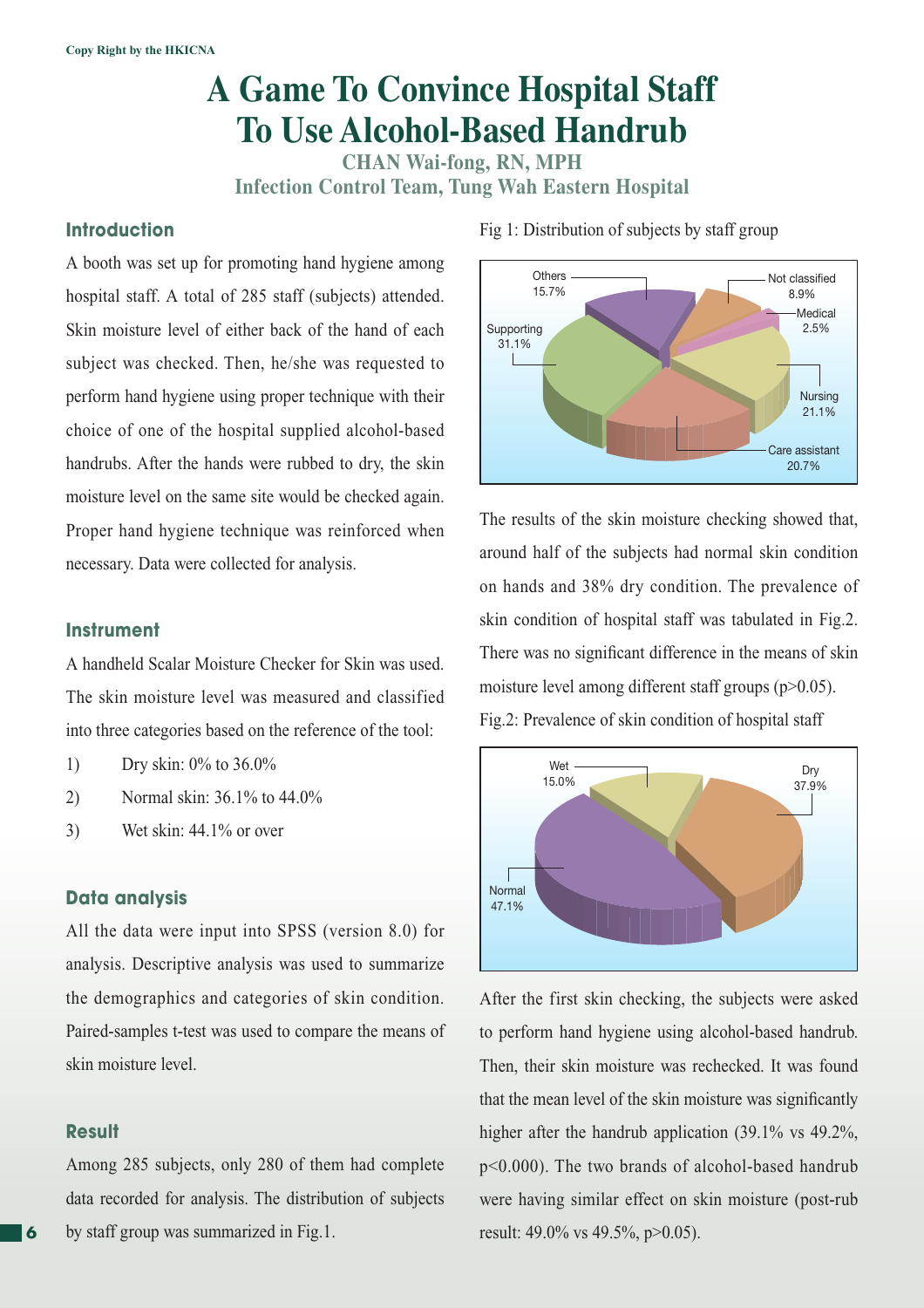The boxplot was prepared for visual comparison of the results of pre-rub and post-rub (Fig.3). The lower and upper boundary represented 25th and 75th percentile of the skin moisture level while the line inside the box was the median (Norusis, 1998). The medians of both results were quite close to the mean values. However, there were more outliners (O) and extreme values (\*) in the pre-rub result. The descriptive summary of the skin moisture level of pre-rub and post-rub was tabulated in Table 1.

Fig.3: Boxplot of skin moisture level on pre-rub and post-rub



Table 1: Summary of pre-rub and post-rub results

|                    |      | Pre-rub Post-rub | P-value |
|--------------------|------|------------------|---------|
| No. of data        | 280  | 280              |         |
| Range              | 72.9 | 48.9             |         |
| Mean $(\% )$       | 39.1 | 49.2             | < 0.000 |
| Standard deviation | 8.67 | 11.4             |         |
| Median             | 36.9 | 48.1             |         |

### **Discussion**

The random skin checking showed that certain proportion (38%) of hospital staff had dry skin. Habitual hand care, especially for healthcare workers, is needed to emphasize as part of the hand hygiene programme.

Using alcohol-based handrub as a routine hand antisepsis is recommended by World Health Organization (WHO, 2006). To make the hand hygiene campaign successful, staff acceptance of using alcoholbased handrub is crucial. Based on the communication with frontline colleagues, their perception of the drying effect of using alcohol-based handrub was real because of their previous experience of drying effect from ordinary alcohol.

This exercise was introduced to allow hospital staff to experience the effect of the alcohol-based handrub on skin moisture. The means of skin moisture level before and after the application of alcohol-based handrub showed to have significantly increased from 39.1% to 49.2%. The actual observation let them know the alcohol-based handrub was not a drying agent to their skin. It is hoped that this educational exercise can convince them to use the alcohol-based handrub comfortably.

#### **Acknowledgment**

The author would like to thank the support of Ivy, Rick and Peter from J&J (HK) Ltd. to conduct this educational activity.

#### **References**

Norusis MJ. (1998). SPSS 8.0. Guide to data analysis. New Jersey: Prentice-Hall (pp100-101).

World Health Organization. (2006). WHO guidelines on hand hygiene in health care (Advanced Draft). Retrieved 7 February 2007 at http://www.who.int/patientsafety/ information\_centre/Last\_April\_versionHH\_Guidelines %5b3%5d.pdf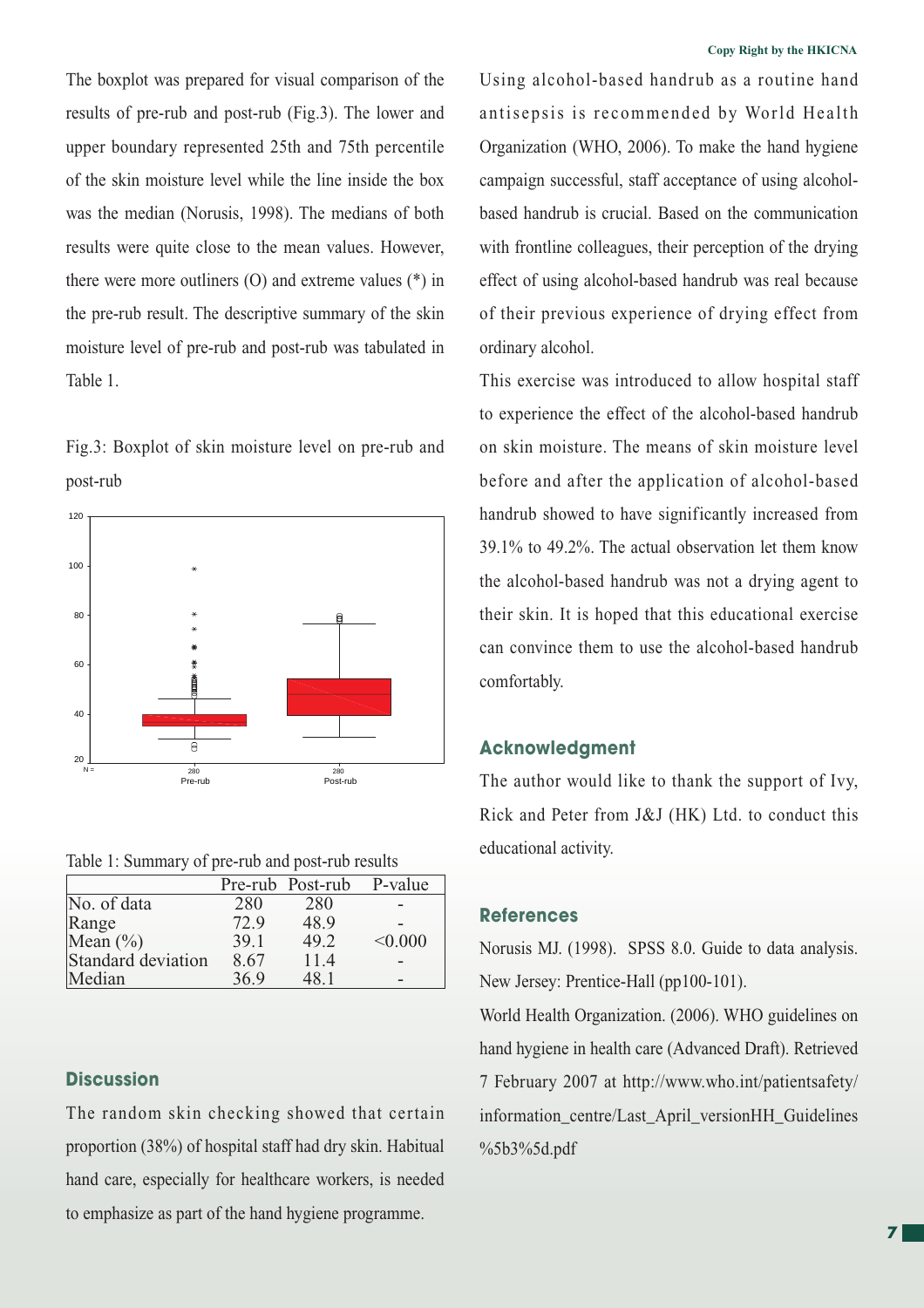# **Applying for Research Grant : 2007-2008**

**Online application - http://www.hkicna.org**

### **Introduction**

Research provides a base of evidence-based practice in infection control and prevention. Therefore, HKICNA developed a research grant in September 2003.

The achievement will highly depend on members' concerted effort. Therefore, HKICNA cordially invites every member to participate in this application, so as to exhaust the knowledge of infection control and prevention.

# **Online Application**

All active HKICNA members of any type of membership are eligible for application for the research grant. You are welcome to visit http://www.hkicna.org for the details of application.

# **Funding for Application**

Maximum HKD\$100,000 per proposal, the amount granted is subject to the panel's decision.

# **Vetting Criteria**

Assessed by the followings-

- 1. **FRIEND** –**F**easible, **R**elevant, **I**nteresting, **E**thical, **N**ovel, **D**eliverable.
- 2. **Theme** –Related to infection control.

# **Closing date for application**

30th May 2007

# **Result of the Application**

Applicants not notified by **30th August 2007** should consider their applications unsuccessful. The result will be released at home page and the coming issue of this newsletter by September 2007 too.

#### **Undertaking**

The successful candidate is required to sign an undertaking with HKICNA.

#### **Members of Research Review Panel**

- 1. Professor Paul CHAN, Associate Professor, Department of Microbiology, The Chinese University of Hong Kong, Hong Kong.
- 2. Professor Joanne CHUNG, Professor, School of Nursing. The Hong Kong Polytechnic University, Hong Kong.
- 3. Professor A M EMMERSON, Former Professor of Medical Microbiology, University of Nottingham and co-organizer of Diploma of Hospital Infection Society, UK.
- 4. Ms Glenys HARRINGTON, Infection Control program co-ordinator, Alfred Health Hospital, Australia.
- 5. Professor William JARVIS, Clinical Associate Professor, School of Medicine, Emory University; Adjunct Assistant Professor, Rollins School of Public Health, Emory University, and private consultant , USA.
- 6. Ms Patricia LYNCH, Chair, International Federation of Infection Control, USA.
- 7. Professor Didier PITTET, Director, Infection Control Program, The University of Geneva Hospitals, Switzerland; Lead, WHO, World Alliance for Patient Safety.
- 8. Dr Wing-hong SETO, Infection Control Officer, COS of Department of Microbiology, Queen Mary Hospital, Hong Kong.
- 9. Dr Wing-kin TO, Infection Control Officer, Yan Chai Hospital, Hong Kong.
- 10. Professor Samson WONG, Assistant Professor, Microbiology. The University of Hong Kong, Hong Kong.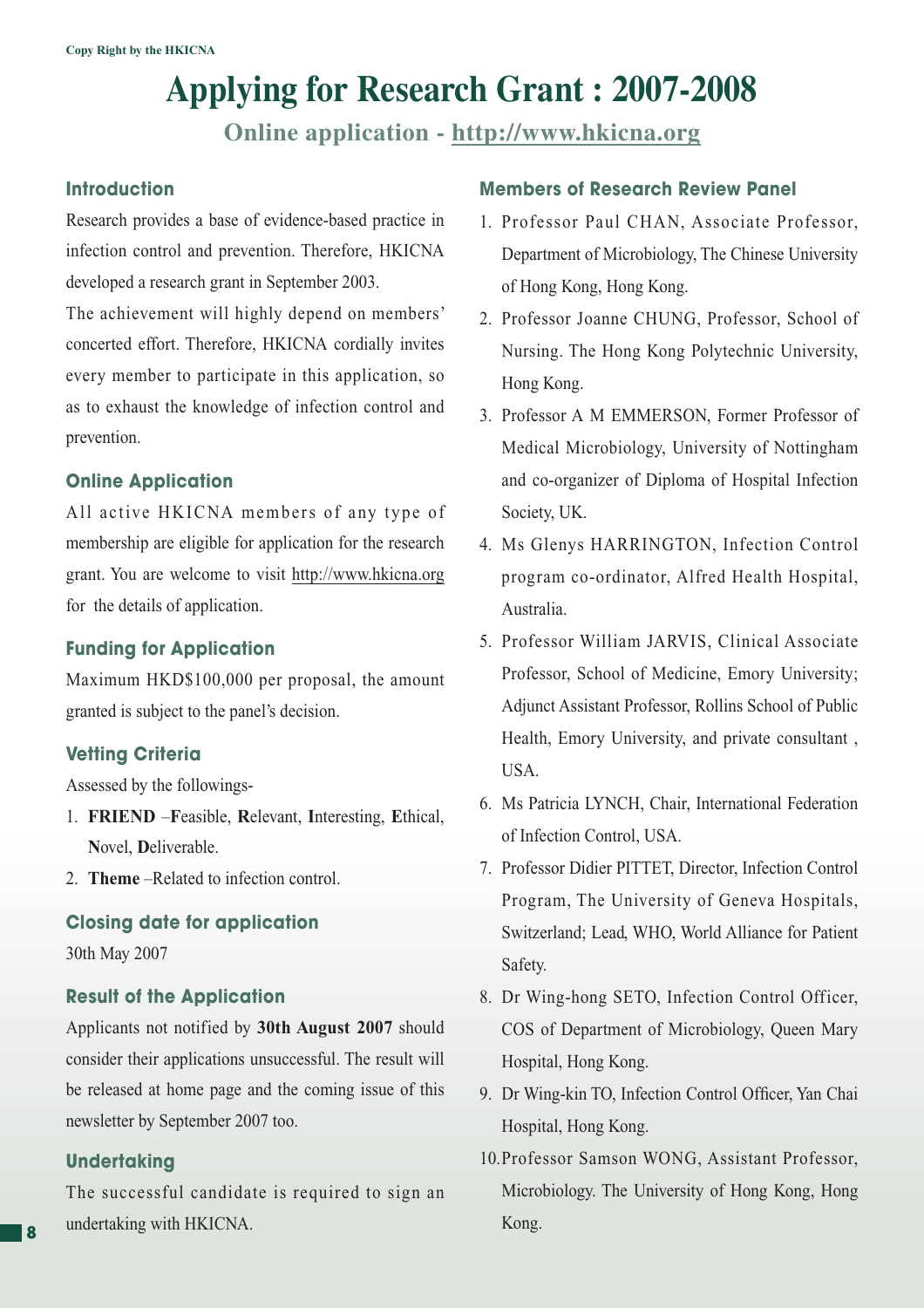# **Members of Council : 2007-2008**

HKICNA has to thank all ordinary members for participating in the election exercise held in October 2006. Your participation made the election a success.

The results were endorsed in the Annual General Meeting held on 11th November 2006. The terms of each council member is two calendar years which started on 1st January 2007 and will be ended on 31st December 2008.

### **Members of the 2007-2008 council are listed below:**

| <b>Executive members</b>                  | <b>Other members</b>    | <b>Alternate members</b> |
|-------------------------------------------|-------------------------|--------------------------|
| Chairman: Patricia CHING (QMH)            | Elizabeth CHEUNG (HKSH) | Siu-sheung LAM (PMH)     |
| Vice-Chairman: Conita LAM Hung-suet (YCH) | KAN Chun-hoi (TMH)      | Amy SIT (TPH)            |
| Secretary: Annie LEUNG (CMC)              | Shirley LEE (QEH)       |                          |
| Treasurer: Agnes OR (KH)                  | TSOI Wai-lun (UCH)      |                          |
|                                           | Isadora WONG (DKCH)     |                          |
|                                           | Ida YIP (PYNEH)         |                          |
|                                           |                         |                          |

*Members of council of 2007-2008 (from left to right ) :* 

*Back row - LAM Siu-sheung (PMH), Shirley LEE (QEH), Annie LEUNG (CMC), Isadora WONG (DKCH), Conita LAM Hung-suet, (YCH), KAN Chun-hoi (TMH).*

*Front row - Agnes OR (KH), Ida YIP (PYNEH), Amy SIT (TPH), Patricia CHING (QMH), Elizabeth CHEUNG (HKSH), TSOI Wai-lun (UCH).*



HKICNA has to acknowledge 2 ex-council members: Ms Regina CHAN (PWH) and Mr YU Man-kit (QEH) for their dedication to HKICNA.

# **Erratum : Issue 10**

Page 6, row 6 of conclusion should be read as negative **pressure** room for patients with airborne infections.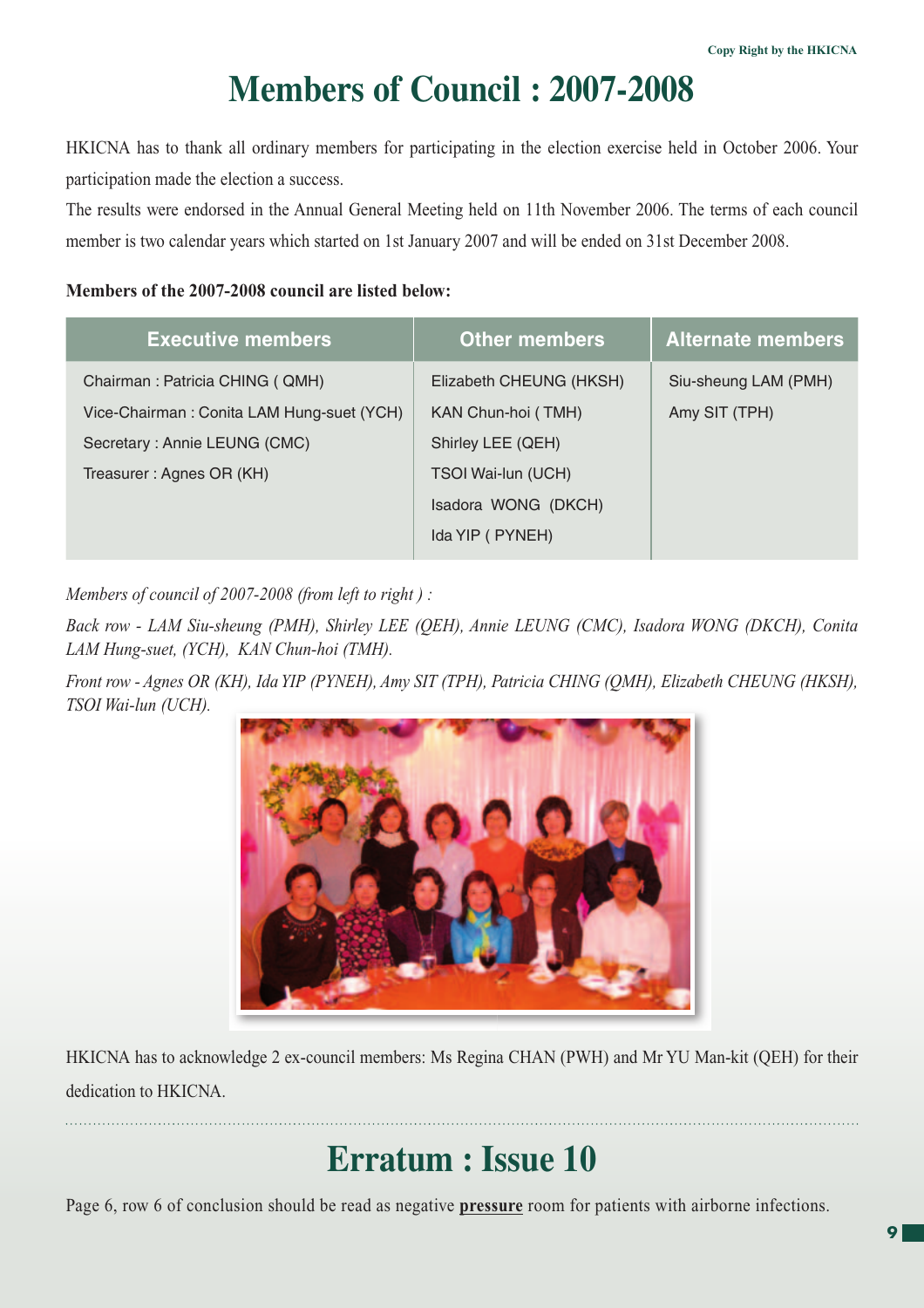# **17th Annual General Meeting**

# **Introduction**

17<sup>th</sup> Annual General Meeting (AGM) was held successfully on 11th November 2006 in Royal Garden Hotel, TST.

#### **Pre-AGM Seminar**

HKICNA is highly honored to have Professor Gabriel M. LEUNG (Associate professor in Translational Public Health , Department of community Medicine and School of Public Health, The University of Hong Kong), to speak on " Mathematical models and preparedness for pandemic influenza" and Professor Yuguo LI (Associate Professor, Department of Mechanical Engineering , The University of Hong Kong ) to present Optimizing naturally-ventilated ward for airborne "isolation" use About 150 members attended this seminar.

#### **AGM, Dinner and Lucky Draws**

Adding the honorable guests and members together, we had about 180 participants participating our 17th annual general dinner. Registration fee for the dinner was \$ 100 per member.

The Scholarship for the infection control course 2006 was presented to Ms LI Kit-yi (RN, KH) who was also a lucky one of the grand prize.

In addition to each of the members was gifted a table-

prize, there were about 70 surprising draws. The grand 5 prizes included a Saint Gallen disinfectable watch costs about \$8800, 2 GOLD coins cost \$ 4900 each and 2 digital camera. The rest included I-pod, MP3, electrical appliances like telephones, \$500 lucky money, \$1000-1500 cash coupons, \$ 100 supermarket coupons & etc.

HKICNA has to acknowledge the sponsors including Adaltis ( Ansell Healthcare ) , B Braun Medical, Honey Clave, Johnson & Johnson Co, Kimberly Clark (Adaltist Healthcare), Mekim , 3M Co, MV Destination Management , Schmidt BioMedTech, St Gallen Horology and many more---------------- . Without their support, our AGM dinner could not be exactly the same. Wish to have their continuous support in our future events.

Besides, we are highly honored to have invited 2 pairs of distinguished dancers to celebrate our anniversary with their excellent dancing. They are the Champions of Hong Kong Open Competition of Latin dance of group  $\leq 8$  years : Gary & Miscelle (8 years old) and group  $\leq$ 11 years :Ernest & Joyce ( 11 years old).

To share the happy hours with all our members, HKICNA unveils the pictures of the happy hours as follows :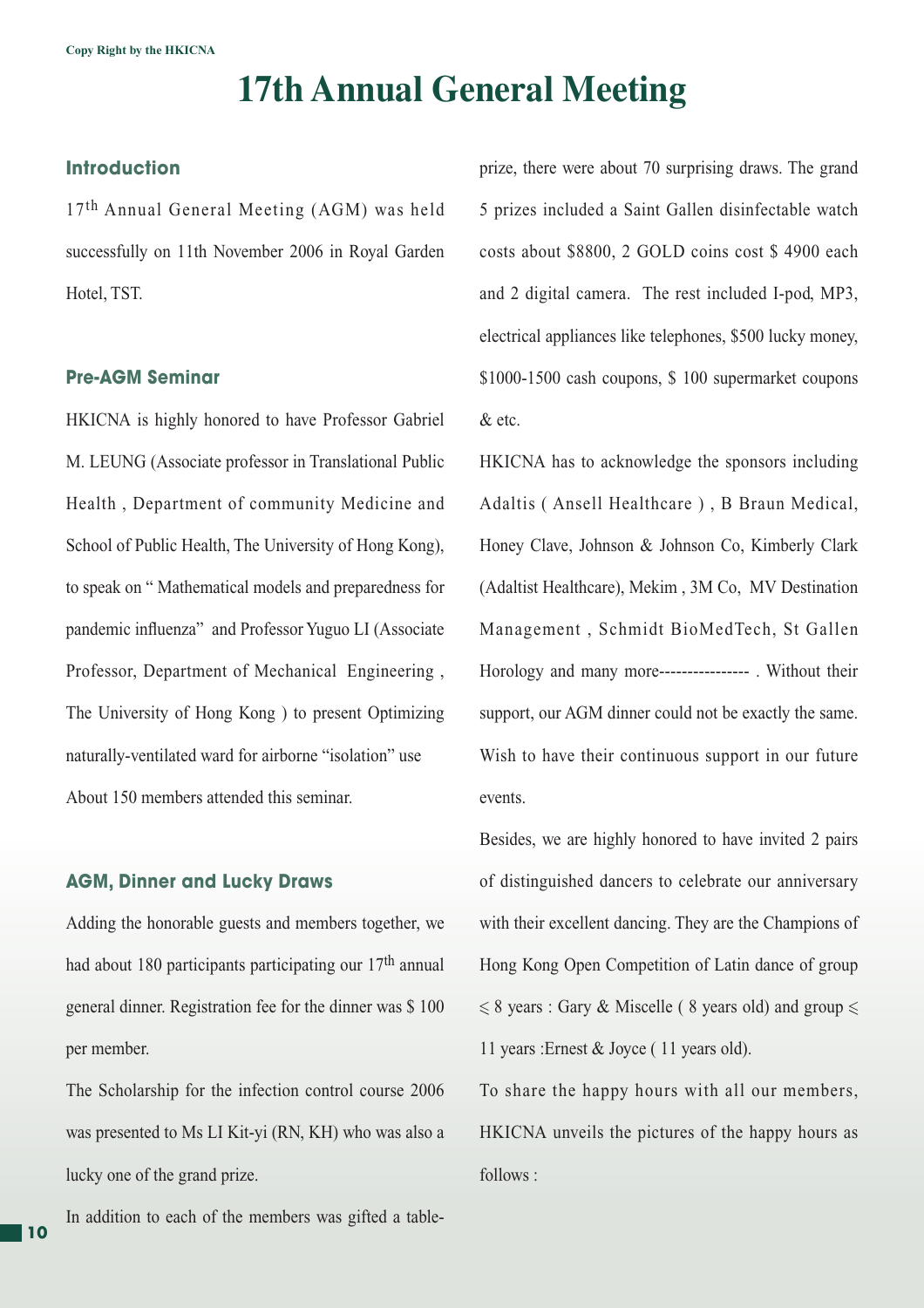*Wonderful dancing of Gary & Miscelle* 



*Presentation of souvenir to speaker : Professor Gabriel LEUNG ( right) by Vice-chairman : LAM Hung-suet, Conita (left ).* 



*Council members and honorary auditor ( left to right ): Regina CHAN (PWH), Annie LEUNG (CMC), Agnes OR (KH), Isadora WONG (DKCH), LAM Hung-suet ,Conita (YCH), Elizabeth CHEUNG (HKSH), Patricia CHING (QMH), Amy SIT (TPH), TSOI Wai-lun (UCH) and Mr PEH ( honorary auditor ).*



*Excellent dancing of Ernest & Joyce*



*Presentation of souvenir to speaker : Professor Yuguo LI ( right) by Vice-chairman : LAM Hung-suet,Conita (left).*



*Lucky ones of the 4 grand prizes* 



Finally, HKICNA has to thank all of you participating in this celebration party, without your participation, the party could never be the same. Wish to meet you again.